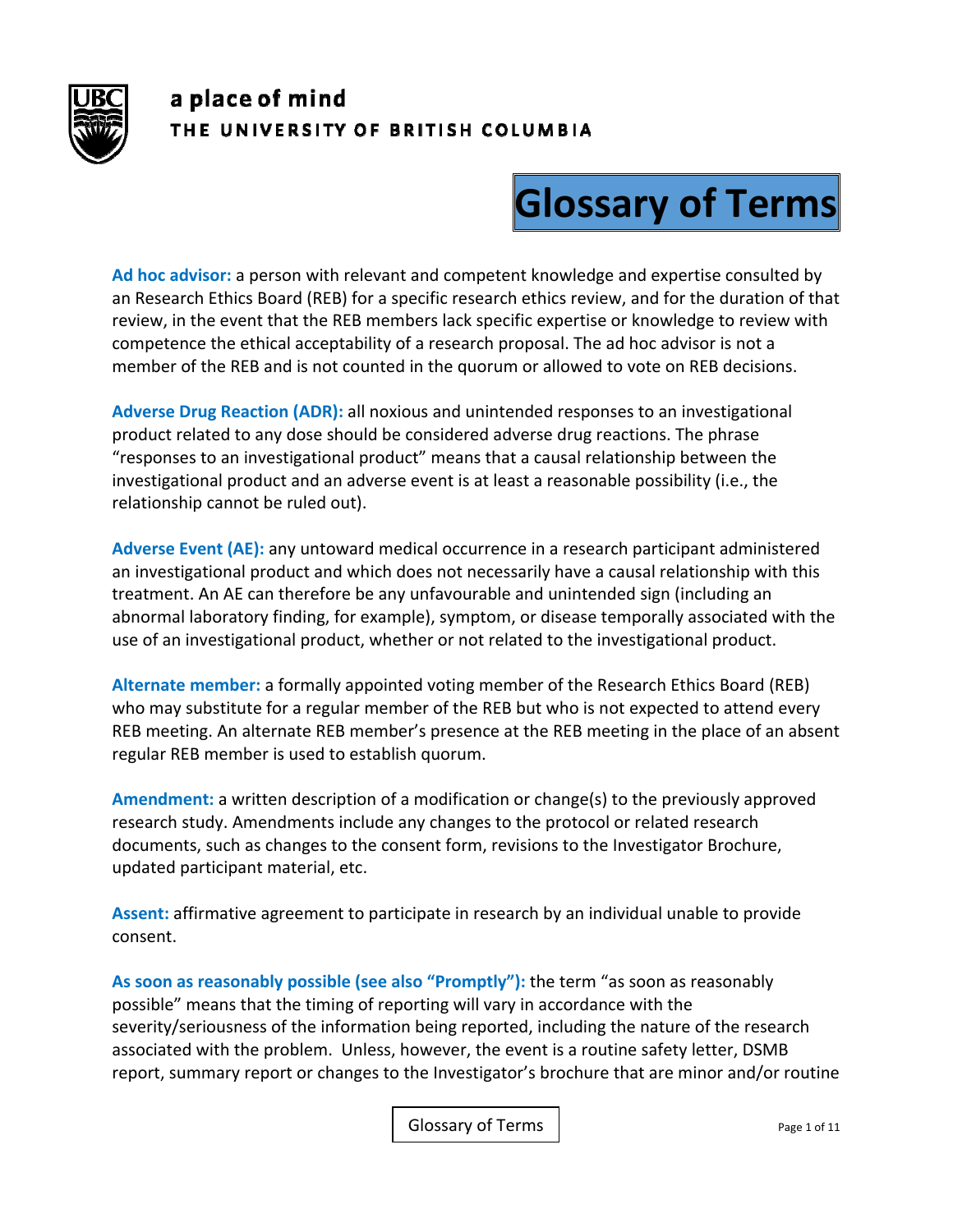in nature, **all new information and unanticipated problems must be reported within seven days** of the incident, occurrence, outcome event, or the Investigator's receipt of the notice of the event or the new information.

**Authorized signatory:** individual(s) authorized to sign documents on behalf of an organization.

**Authorized third party:** any person with the necessary authority to make decisions on behalf of the prospective participant who lacks the capacity to consent to participate, or to continue to participate, in a particular research project. (Also known as a "legally acceptable representative" or "substitute decision‐maker").

**Confidentiality:** refers to the agreement between the Researcher and the participant as to how personal data will be managed and used, and an ethical and/or legal responsibility to safeguard information from unauthorized use, disclosure, modification, loss or theft. The term also refers to the REB's ethical and/or legal responsibility to safeguard information in its custody from unauthorized use, disclosure, modification, loss or theft.

**Conflict of Interest (COI):** circumstance of a person (e.g., Researcher or Research Ethics Board (REB) member) or organization in a real, perceived or potential conflict between their duties or responsibilities related to research and their personal, institutional or other (secondary) interests.

Example: COI may occur when an individual's judgments and actions or an organization's actions in relation to research are, or could be, affected by personal, organizational or other interests, including, but not limited to, business, commercial or financial interests, whether of individuals, their family members, their friends, or their former, current or prospective professional associations or of the organization itself.

Examples of secondary interests for a Researcher include the following:

- Is receiving or expecting to receive compensation from the sponsor in which the value of the compensation could be affected by the outcome of the study;
- Acts as an officer, director, or agent of the sponsor;
- His/her job status or compensation is impacted by the research (e.g., payment for speaking or leading study groups on behalf of the sponsor);
- Is receiving a finder's fee for the recruitment of research participants;
- Has a proprietary interest (e.g., patent, trademark, copyright interest, licensing agreement) in the tested product;
- Has (or family, spouse, close relationships) any equity interest in the sponsor;
- Receives payments of other sorts, which are made by the sponsor exclusive of the costs of conducting the clinical research (e.g., a grant to fund ongoing research, compensation in the form of equipment or retainers for ongoing consultation or honoraria);
- Is intending to recruit his/her own patients as research participants;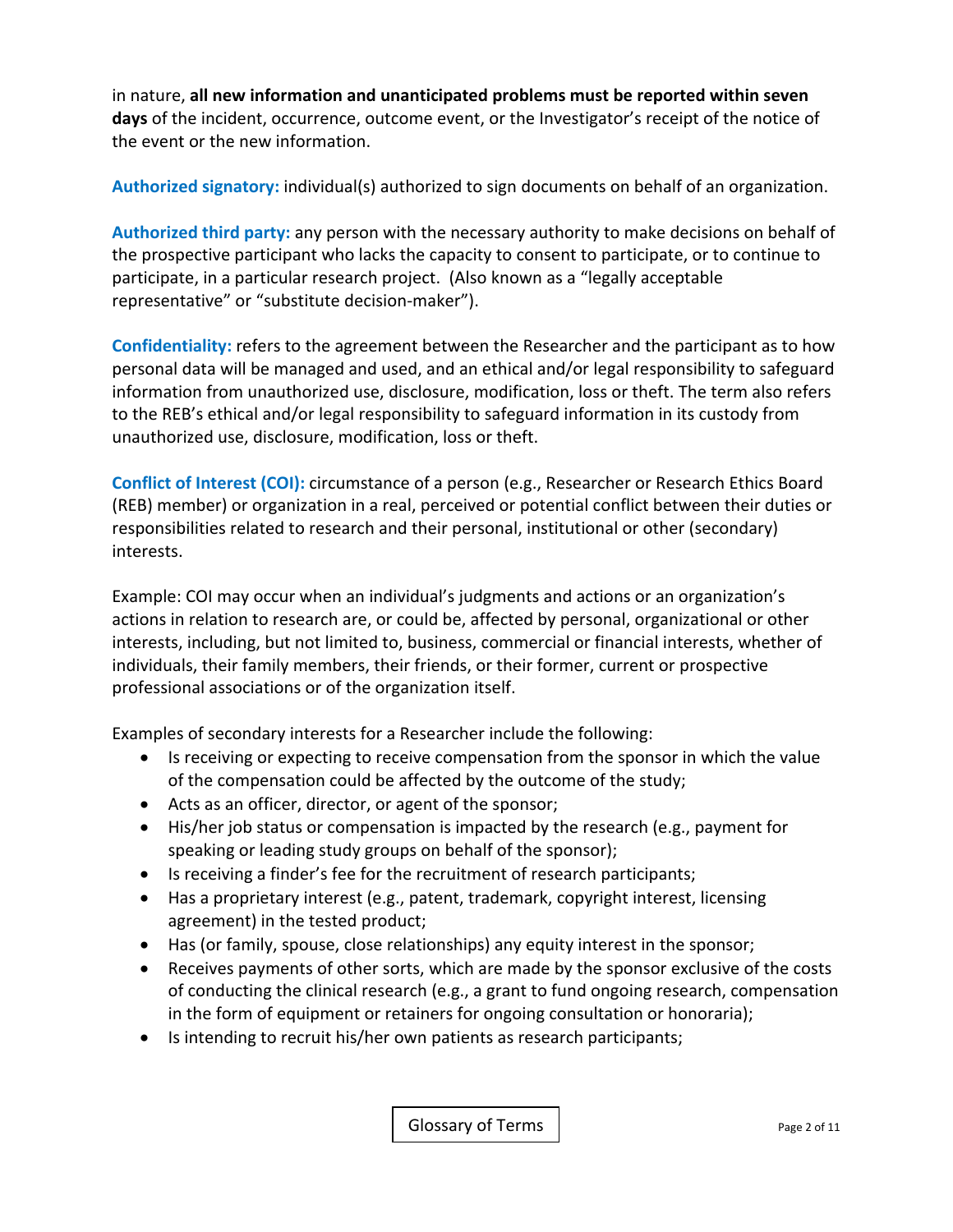Has identified him or herself for any other reason as having a conflicting interest (i.e., organizational conflict that may impact the research).

Examples of secondary interests for an REB member include the following:

- Is a Researcher or sub-Researcher on the protocol;
- Is directly involved in the conduct of the research;
- His/her job status or compensation is impacted by the research (e.g. research coordinator, payment for speaking/leading study groups on behalf of the sponsor);
- Is receiving or expecting to receive compensation from the sponsor in which the value of the compensation could be affected by the outcome of the study;
- Acts as an officer, director, or agent of the sponsor;
- Has a proprietary interest (e.g., patent, trademark, copyright interest, licensing agreement) in the tested product;
- Has any equity interest in the sponsor that when aggregated for the member and the member's spouse and dependent children;
- Any equity interest in the sponsor (i.e., any ownership interest, stock options, or other financial interest whose value cannot be readily determined through reference to public prices);
- Significant payments of other sorts, which are payments made by the sponsor exclusive of the costs of conducting the clinical research (e.g., a grant to fund ongoing research, compensation in the form of equipment or retainers for ongoing consultation or honoraria);
- Is in direct competition with the Researcher of the research project for limited resources, funding, sponsorship, or research participants; acts as a consultant for the sponsor; is considered a personal or professional adversary of the Researcher;
- Has identified him or herself for any other reason as having a conflicting interest.

**Continuing non‐compliance:** Continuing non‐compliance is a pattern of non‐compliance that indicates an unwillingness to comply or a lack of knowledge that may lead to an adverse effect on the rights and welfare of participants or may place participants at an increased risk of harm.

**Continuing research ethics review (also referred to as "continuing review")**: any review of ongoing research conducted by a Research Ethics Board (REB) occurring after the date of initial REB approval and continuing throughout the life of the project to ensure that all stages of a research project are ethically acceptable in accordance with the principles in the Policy.

**Controlled forms**: documents that require formal change control, and that form part of the permanent record of Research Ethics Board (REB) operations and processes.

**Data and Safety Monitoring Board (DSMB):** a multi‐disciplinary, expert advisory group established by a research sponsor, that is responsible for safeguarding the interests of participants by reviewing emerging data*,* assessing the safety and efficacy of research procedures, and monitoring the overall conduct of the research.

Glossary of Terms | example 2 of 11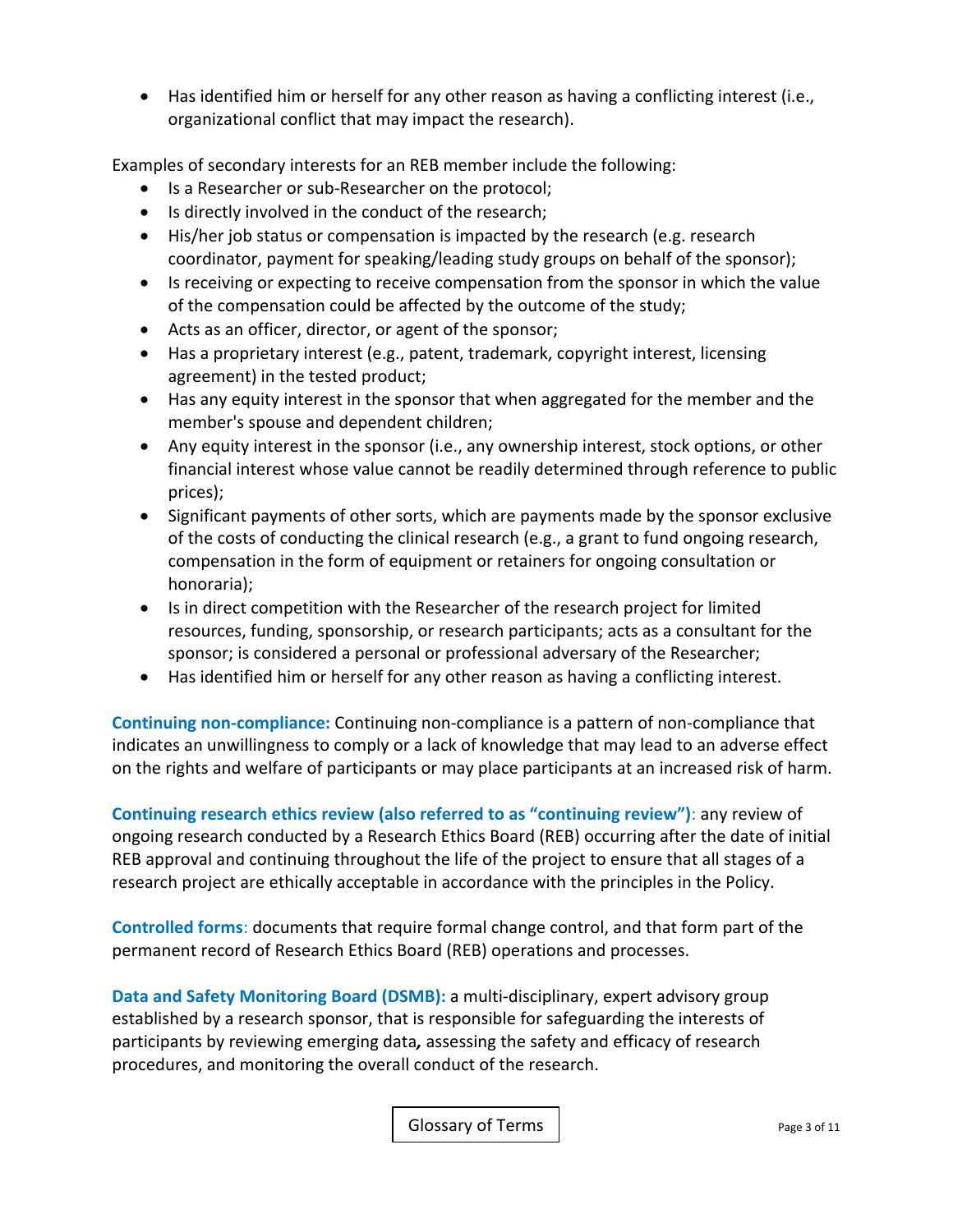**Delegated review (also referred to as expedited review)**: the level of Research Ethics Board (REB) review assigned to minimal risk research studies, to minor changes in approved research and to continuing review applications that meet the delegated review criteria. Delegated reviewers are selected from among the REB membership to conduct the review.

**Designee:** may refer to a member of the Research Ethics Board (REB) or to the REB Office Personnel depending on the context of the statement and the accompanying requirements of the organization**.**

**Expiry date:** the first day that the Research Ethics Board (REB) approval of the research is no longer valid without further review and approval by the REB. When the REB determines that review more than annually is required, the expiration date will be determined by the REB (e.g., six months from the date of the approval).

**Full Research Ethics Board (REB) review:** the level of Research Ethics Board (REB) review assigned to above minimal risk research studies. Conducted by the full membership of the REB, it is the default requirement for the ethics review of research involving human participants.

**Human genetic research**: the study of genetic factors responsible for human traits and the interaction of those factors with each other, and with the environment.

**Impartial**: without prejudice or bias, fair; a principle of justice holding that decisions should be based on objective criteria, rather than on the basis of bias, prejudice, or preferring the benefit to one person over another.

**Impracticable:** incapable of being put into practice due to a degree of hardship or onerousness that jeopardizes the conduct of the research; it does not mean mere inconvenience.

**Incentive**: anything offered to research participants, monetary or otherwise, to encourage participation in research.

**Incidental findings**: unanticipated discoveries made in the course of research that are outside the scope of the research. Material incidental findings are findings that have been interpreted as having significant welfare implications for the participant, whether health‐related, psychological or social. If, in the course of research, material incidental findings are discovered, Researchers have an obligation to inform the participant.

**Inspection:** a systematic examination and evaluation of study-related activities and documents in comparison to specified requirements and standards.

**Institutional conflicts of interest:** an incompatibility between two or more substantial institutional obligations that cannot be adequately fulfilled without compromising one or another of the obligations.

Glossary of Terms **Page 4 of 11**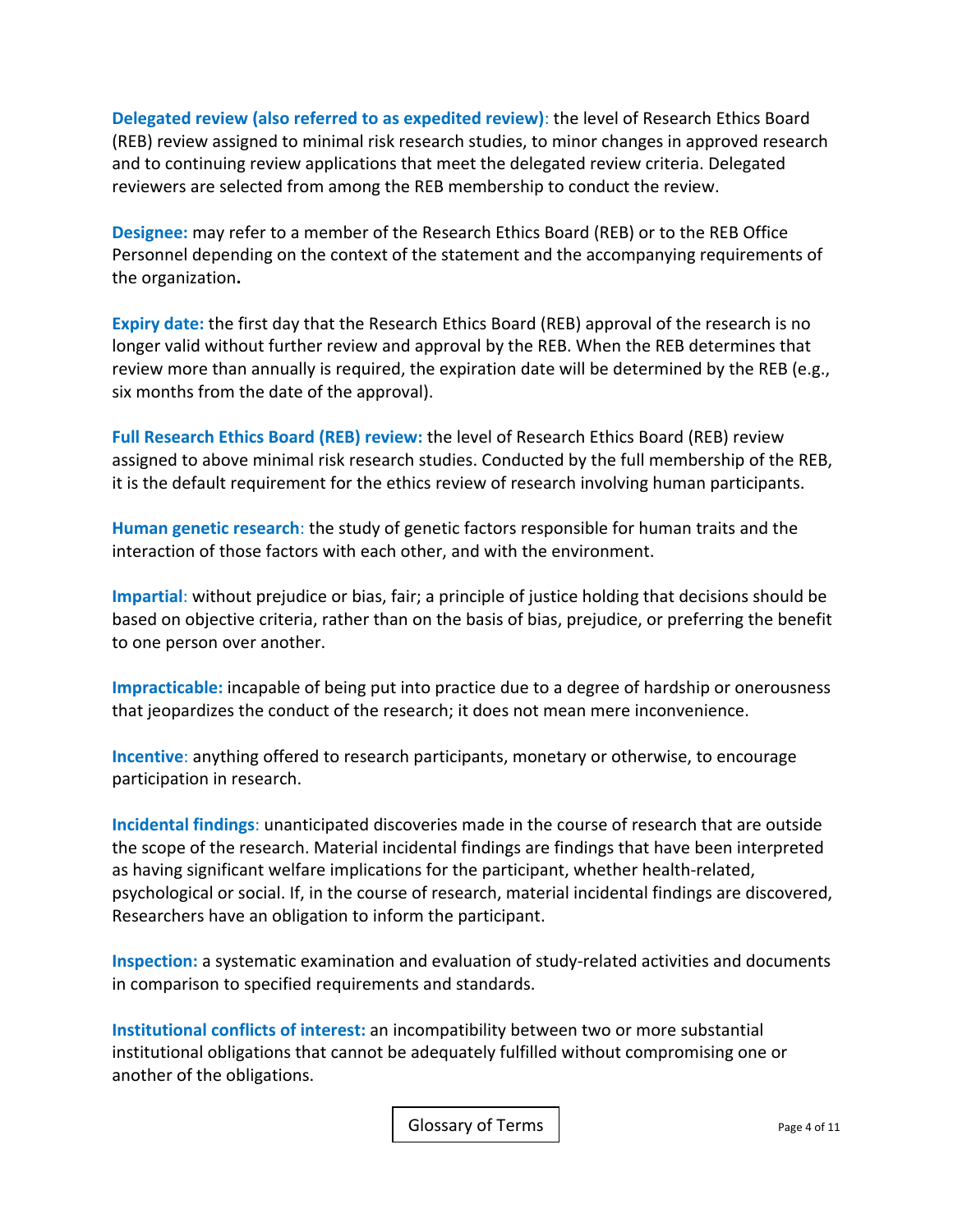**Investigational product**: refers to new or new uses of drugs, biologics, medical devices or natural health products.

**Local (Internal) Adverse Event:** local adverse events are those adverse events experienced by research participants enrolled by the investigator(s) at one or more centres under the jurisdiction of the REB. In the context of a single‐centre clinical trial, all adverse events would be considered local adverse events*.*

**Mature minor:** is an individual who demonstrates adequate understanding and decision‐ making capacity.

**Medical Device Serious Adverse Event:** an adverse event associated with a medical device complaint meets the criteria of a medical device SAE when the event involves a medical device **and** results in death or serious deterioration in state of health. "Serious deterioration in the state of health" means: a life‐threatening disease, disorder or abnormal physical state; the permanent impairment of a body function or permanent damage to a body structure; or a condition that necessitates an unexpected medical or surgical intervention to prevent such a disease, disorder or abnormal physical state or permanent impairment or damage.

**Medical device trials:** clinical trials that test the safety and/or efficacy of one or more instruments used in the prevention, diagnosis, mitigation, or treatment of a disease or abnormal physical condition or the restoration, correction or modification of body function or structure.

**Minimal risk:** research in which the probability and magnitude of possible harms implied by participation in the research is no greater than those encountered by participants in those aspects of their everyday life that relate to the research.

**Minor Changes:** any change that would not materially affect an assessment of the risks and benefits of the research or the integrity of the data, and does not substantially change the specific aims or design of the study.

**Multi‐centred:** multi‐centre means that the research is reasonably expected to be conducted at more than one centre.

**Natural health product (NHP) trial:** a clinical trial testing the safety and/or efficacy of one or more natural health products (NHP). The term NHP is used to describe substances such as vitamins and minerals, herbal medicines, homeopathic preparations, energy drinks, probiotics, and many alternative and traditional medicines.

**New Information:** any information that might adversely affect the safety or well being of the study participants, the conduct of the trial, or the participant's willingness to continue in a

Glossary of Terms | Page 5 of 11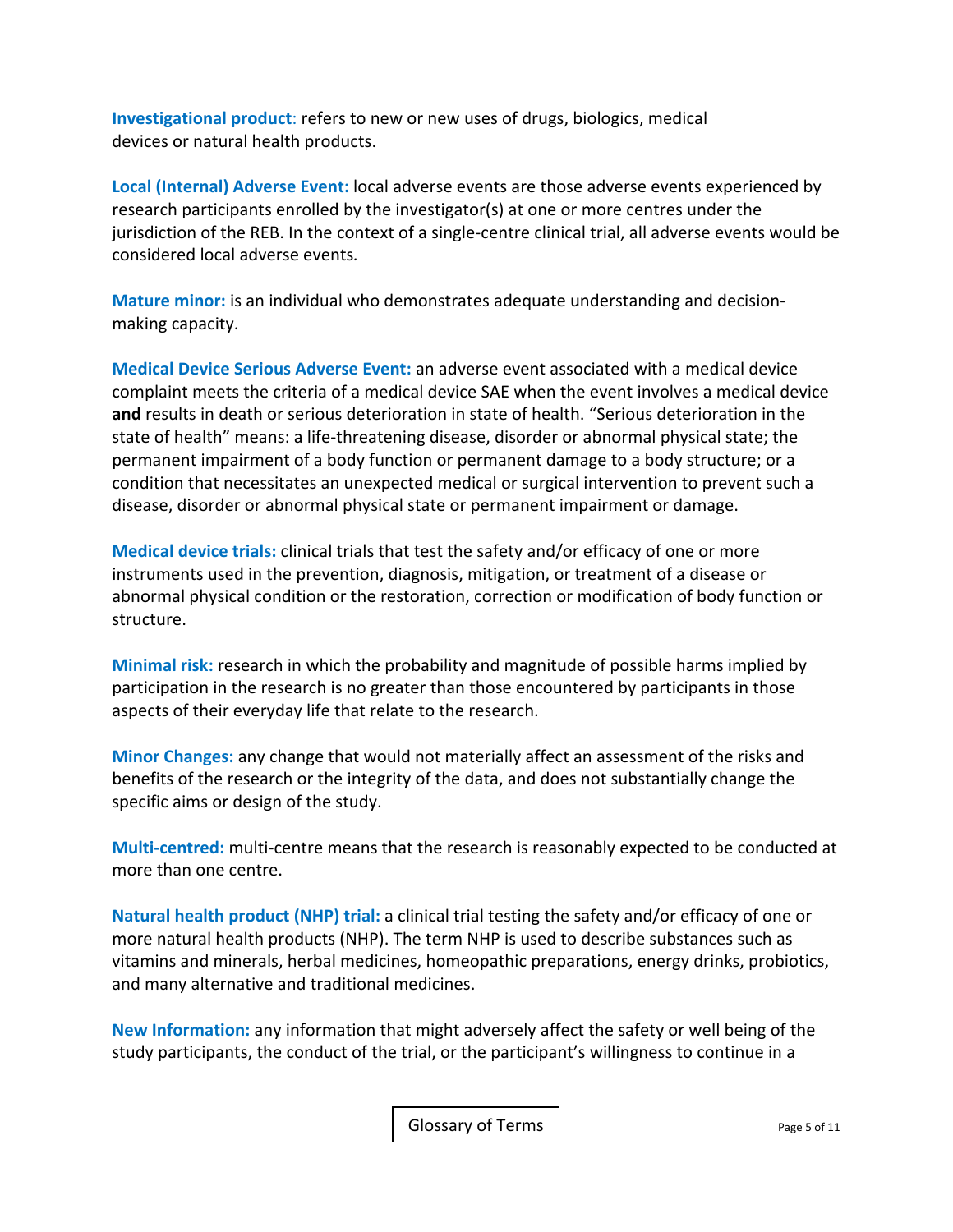study. New information includes but is not limited to any relevant recent literature, interim findings, preliminary results of the study or of any other study (e.g. using the same drug).

**Non‐compliance:** failure to follow applicable guidelines and regulations governing human participant research; failure to follow the protocol approved by the Research Ethics Board (REB), or failure to follow stipulations imposed by the REB as a condition of approval.

**Non‐controlled forms:** documents that are not part of the permanent record of Research Ethics Board (REB) operations and processes. Non‐controlled forms also will contain version dates.

**Non‐Local (External) Adverse Event:** from the perspective of the REB overseeing one or more centres engaged in a multi‐centre clinical trial, external adverse events are those adverse events experienced by research participants enrolled by investigator(s) at other centres/institutions outside the REB's jurisdiction.

**Ongoing research:** research that has received Research Ethics Board (REB) approval and has not yet been completed.

**Organizational Official:** a senior official who signs an organization's human participants' assurance, making a commitment on behalf of the organization to comply with 45 CFR Part 46, the US Code of Federal Regulations covering protection of human participants, and with Health Canada regulations.

**Participant:** an individual whose data or responses to interventions, stimuli, or questions by a Researcher are relevant to answering a research question; also referred to as "human participant" and in other policies/guidance as "subject" or "research subject."

Periodic Safety Update Report: a summary report, created at least semi-annually, by a study sponsor, listing all of the suspected unexpected serious adverse reactions (SUSARs) that have occurred in that reporting period and that also includes a concise summary highlighting the main points of concern and the evolving safety profile of the investigational product.

**Personal health information**: Personal health information (PHI), is a subset of Personal information, which is identifiable information about an individual. (See **Identifiable information** described under **Personal information**). Personal health information is identifying information about an individual in either an oral or in a recorded form, if the information:

- Relates to the individual's physical or mental health, including family health history;
- Relates to the provision of health care, including the identification of persons providing care;
- Is a plan of service for an individual requiring long-term care;
- Relates to payment or eligibility for health care;
- Relates to the donation of body parts or bodily substances or is derived from the testing, or examination of such parts or substances;

Glossary of Terms | The Contract Contract Contract Contract Contract Contract Contract Contract Contract Contract Contract Contract Contract Contract Contract Contract Contract Contract Contract Contract Contract Contract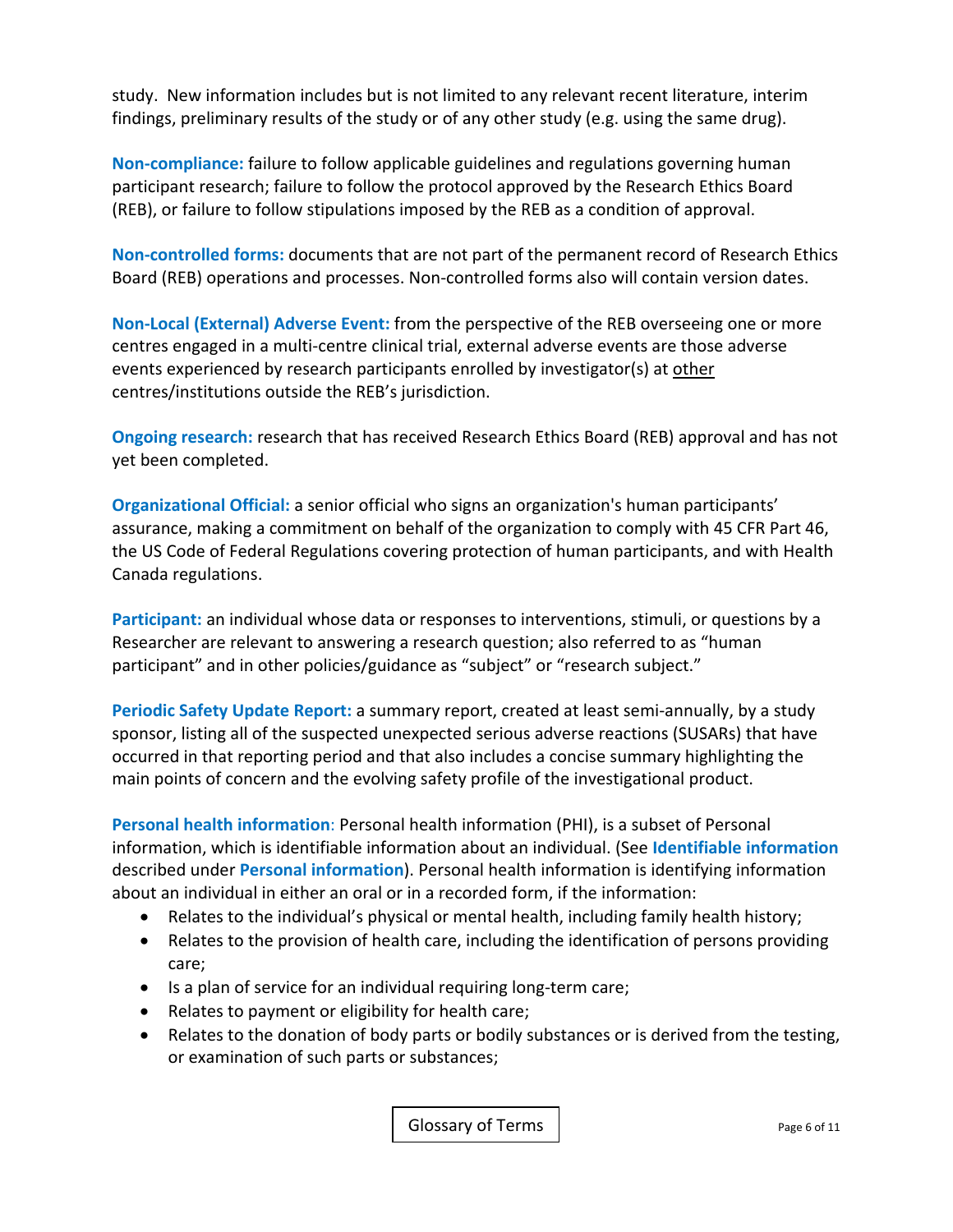- Is the individual's health number; or
- Identifies an individual's substitute decision-maker.

Any other information about an individual that is included in a record containing personal health information is also included in this definition. This definition does not include information about an individual if the information could not reasonably be used to identify the individual.

**Personal information (also referred to as "identifiable information"):** information that identifies an individual and/or for which it is foreseeable that may reasonably be expected to identify an individual, alone or in combination with other available information.

**Directly identifying information**: the information identifies a specific individual through direct identifiers (e.g., name, social insurance number, personal health number).

**Indirectly identifying information:** the information can reasonably be expected to identify an individual through a combination of indirect identifiers (e.g., date of birth, place of residence, or unique personal characteristic).

**Coded information:** direct identifiers are removed from the information and replaced with a code. Depending on access to the code, it may be possible to re-identify specific participants (e.g., the Researcher retains a list that links the participant's code name with their actual name so data can be re-linked if necessary).

**Anonymized information**: the information is irrevocably stripped of direct identifiers, a code is not kept to allow future re‐linkage, and risk of re‐identification of individuals from remaining indirect identifiers is low or very low.

**Anonymous information**: the information never had identifiers associated with it(e.g., anonymous surveys) and risk of identification of individuals is low or very low.

**Privacy:** an individual's right to be free from intrusion or interference by others. Privacy refers to persons and their interest in controlling the access of others to themselves (their personal information).

**Privacy breach**: the unauthorized collection, use, or disclosure of personal information or personal health information (PHI) in the custody and control of an individual or a Health Information Custodian (HIC) or in the custody and control of the organization or its affiliated partners.

**Promptly (see also "As soon as reasonably possible"):** the regulations at 45 CFR 46.103(a) and (b)(5) do not specify a time frame for reporting incidents, except "promptly." For a more serious incident, this may mean reporting to OHRP within days<sup>1</sup>. For a less serious incident, a

Glossary of Terms | example 2 of 11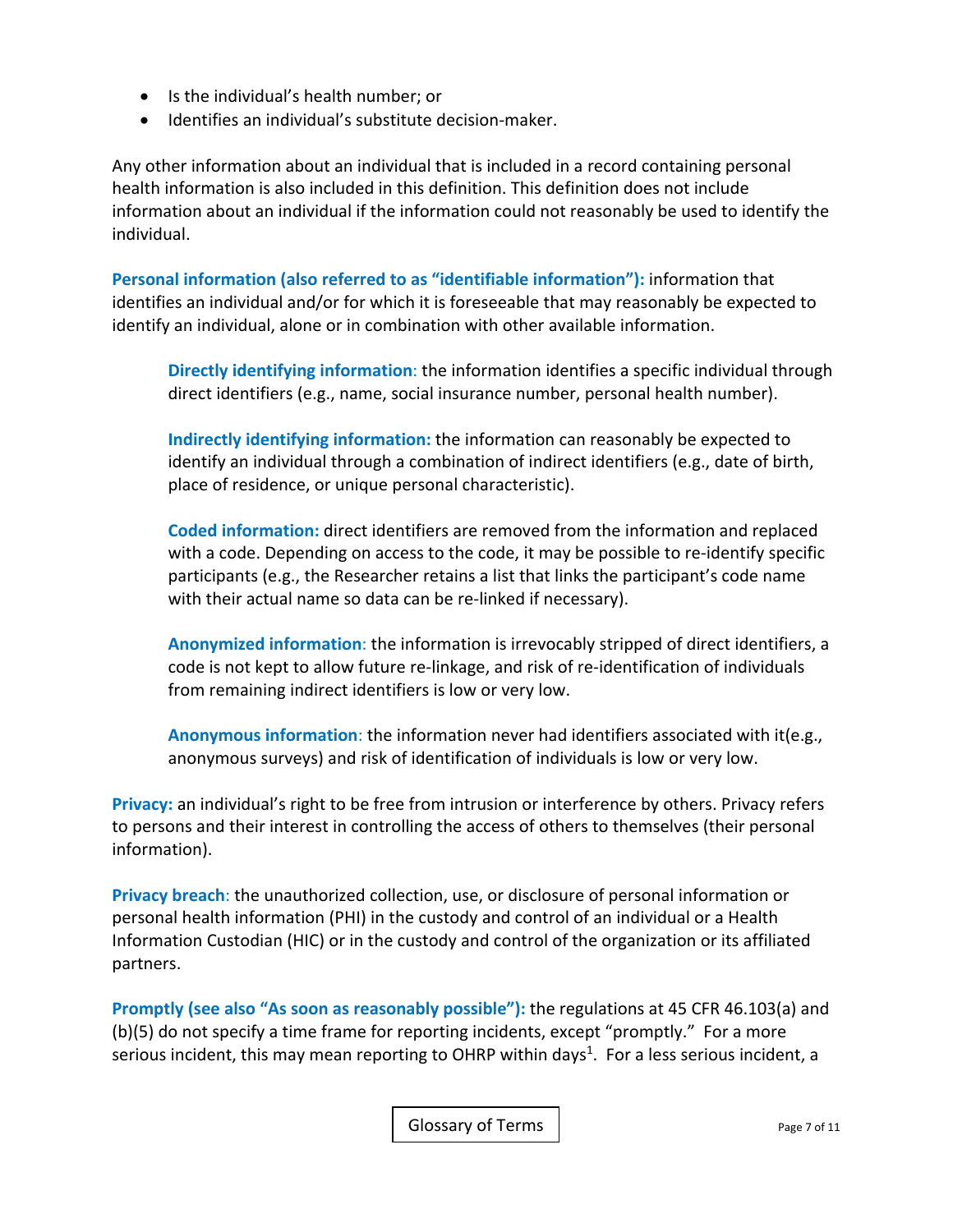few weeks may be sufficient. It may be appropriate to send an initial report, and indicate that a follow-up or final report will follow by the earlier of:

- A specific date, or
- When an investigation has been completed or a corrective action plan has been implemented.

**Proportionate approach to research ethics review:** the assessment of foreseeable risk to determine the level of scrutiny the research will receive (i.e., delegated review for minimal risk research or full Research Ethics Board (REB) review for research above minimal risk), as well as the consideration of foreseeable risks, potential benefits, and ethical implications of the research in the context of initial and continuing review.

**Protocol Deviation:** the term protocol deviation is not well defined by regulations or guidelines, but deviations are identified as any unplanned or unforeseen change to a Research Ethics Board (REB) approved protocol or protocol procedures. Deviations are different from amendments in that they generally apply to a single occurrence or participant and are not intended at the time to modify the entire protocol.

## **Quorum:**

Quorum shall include at least five (5) voting members, including (at minimum):

- two (2) members with expertise in the relevant disciplines, fields and methodologies covered by the REB (for biomedical clinical trials, this will include at least one member who practices medicine or dentistry and who is in good standing with their regulatory body),
- one (1) member who is primarily experienced in non-scientific disciplines,
- one (1) member knowledgeable in ethics,
- one (1) member from the community who has no affiliation with the organization(s) and who is not part of the immediate family of a person who is affiliated with the organization,
- one (1) member knowledgeable in the relevant law (for biomedical research) additional representation as required by applicable legislation or guidelines.

For research subject to the US Code of Federal Regulations, quorum shall also include a majority (50%+1) of voting members.

**Reportable event:** includes anything that could significantly impact the conduct of the research or alter the Research Ethics Board's (REB) approval or favourable opinion to continue the research.

**Research**: an undertaking intended to extend knowledge through a disciplined inquiry or systematic investigation.

Glossary of Terms | The Contract Contract Contract Contract Contract Contract Contract Contract Contract Contract Contract Contract Contract Contract Contract Contract Contract Contract Contract Contract Contract Contract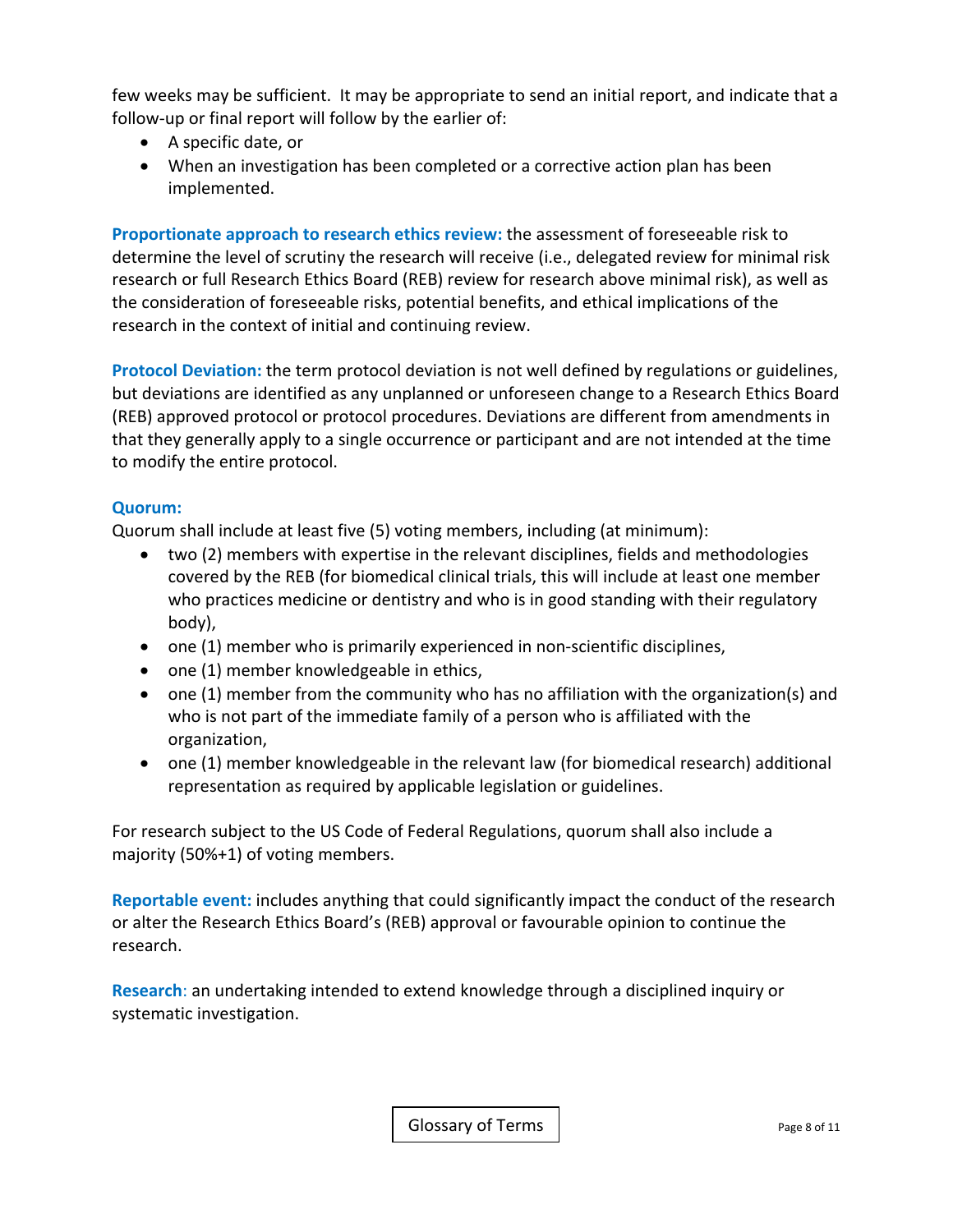**Researcher:** the leader of a research team who is responsible for the conduct of the research, and for the actions of any member of the research team. (Also known as "Qualified Investigator").

**Research Ethics Board (REB):** a body of Researchers, community members, and others with specific expertise (e.g., in ethics, in relevant research disciplines) established by an organization to review the ethical acceptability of all research involving humans conducted within the organization's jurisdiction or under its auspices.

**Research Ethics Board (REB) of record**: the Research Ethics Board (REB) that has been granted ultimate authority for the ethics review and oversight of a research study.

**Risk:** the possibility of the occurrence of harm. The level of foreseeable risk posed to participants by their involvement in research is assessed by considering the magnitude or seriousness of the harm and the probability that it will occur, whether to participants or to third parties.

**Serious Adverse Event/Experience (SAE) or Reaction:** any untoward medical occurrence that at any dose:

- results in death;
- is life-threatening;
- requires inpatient hospitalization or prolongation of existing hospitalization;
- results in persistent or significant disability/incapacity;
- is a congenital anomaly/birth defect;
- based upon appropriate medical judgment, is an important medical event that may jeopardize the study participant or may require medical intervention to prevent one of the outcomes listed above.

**Serious non‐compliance:** serious non‐compliance is non‐compliance that adversely affects the rights and welfare of participants or places participants at increased risk of harm.

**Suspension**: a temporary or permanent halt to all research activities pending future action by the Research Ethics Board (REB), by the sponsor and/or by the Researcher.

**Termination:** a permanent halt by the Research Ethics Board (REB), by the sponsor and/or by the Researcher to all or some research activities.

**Unanticipated issues:** issues that occur during the conduct of research; may increase the level of risk to participants or have other ethical implications that may affect participants' welfare; and were not anticipated by the Researcher in the research proposal submitted for research ethics review.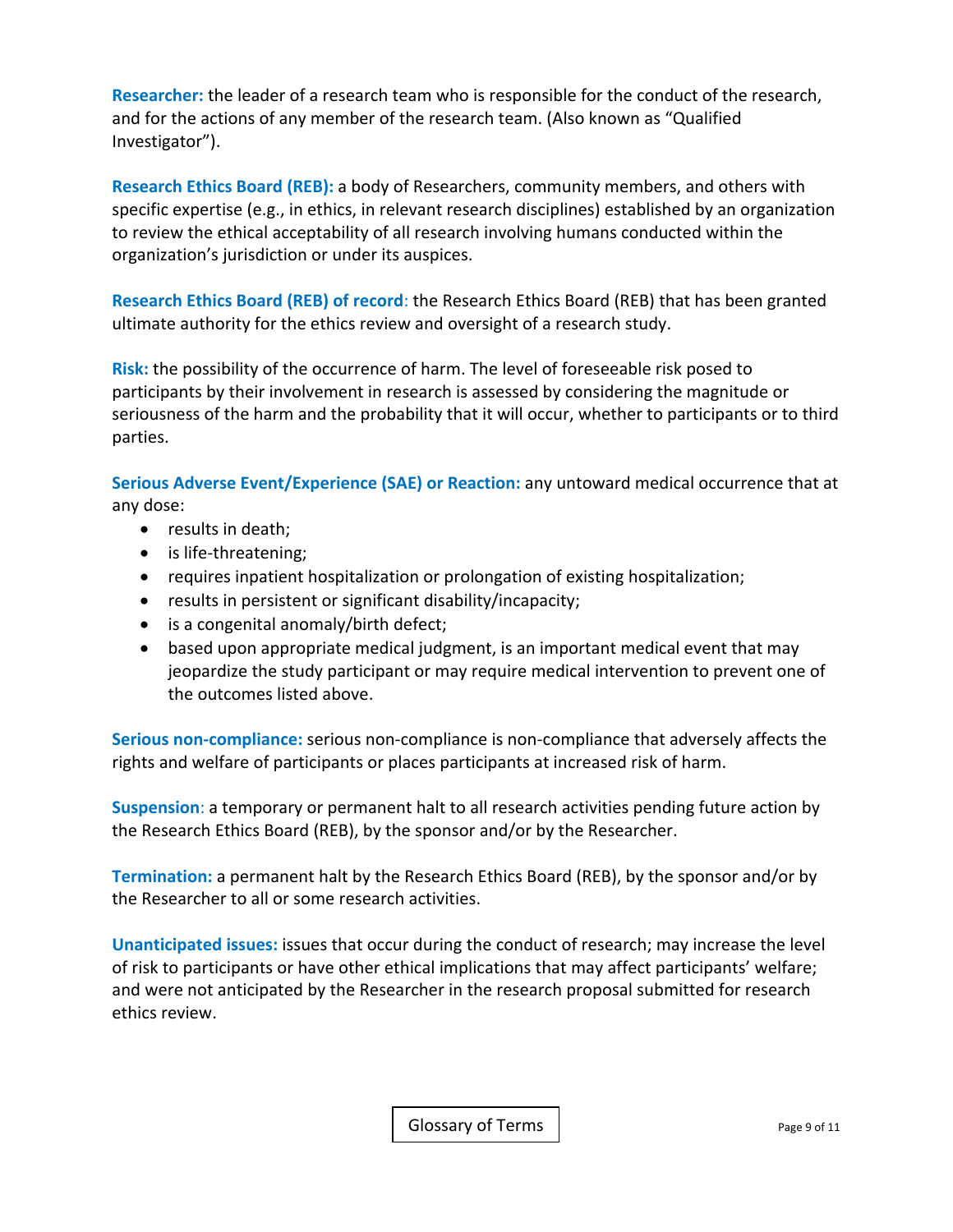**Unanticipated Problems:** unanticipated problems are any incident, experience, or outcome that meet all of the following criteria:

- **1) \*Unexpected** (in terms of nature, severity, or frequency) given the research procedures that are described in the protocol‐related documents, and b) the characteristics of the population being studied;
- **2) +Related or possibly related** to participation in the research (possibly related means there is a reasonable possibility that the incident, experience, or outcome may have been caused by the drugs, devices, or procedures involved in the research); **and**
- **3)** Suggests that the research **places participants or others at a greater risk of harm** (including physical, psychological, economic or social harm) than was previously known or recognized, or that were not described in the original application.

**\*Unexpected:** an event is "unexpected" when its specificity and severity are not accurately reflected in the protocol‐related documents such as the Research Ethics Board (REB) approved research protocol, the Investigator Brochure, or the current REB approved informed consent document, or other relevant sources of information such as product labelling and package inserts; or when the event is not associated with the expected natural progression of any underlying disease, disorder, predisposing risk factor, or condition of the participant(s) experiencing the adverse event.

**+Related to the research procedures:** an event is "related to the research procedures" if in the opinion of the Researcher or sponsor, the event was more likely than not to be caused by the research procedures.

Unanticipated problems include anything that could significantly impact the conduct of the study or alter the REBs approval or favourable opinion to continue the study.

Unanticipated problems include, but are not limited to:

- Serious unexpected adverse events / drug reactions (including medical device serious adverse events);
- A breach of confidentiality or privacy;
- Problems with the investigator or study personnel;
- Fire flood or other natural disaster;
- Incidents of continuing and serious noncompliance with the ICH-GCPs, REBs requirements or applicable laws and regulations;
- Termination or suspension of the study by a regulatory authority;
- Any complaint by a participant that includes a report of an unanticipated risk or which cannot be resolved by the research staff;
- Protocol deviations that in the opinion of the Investigator places one or more participants at increased risk, or affects the rights, safety or welfare of research participants;